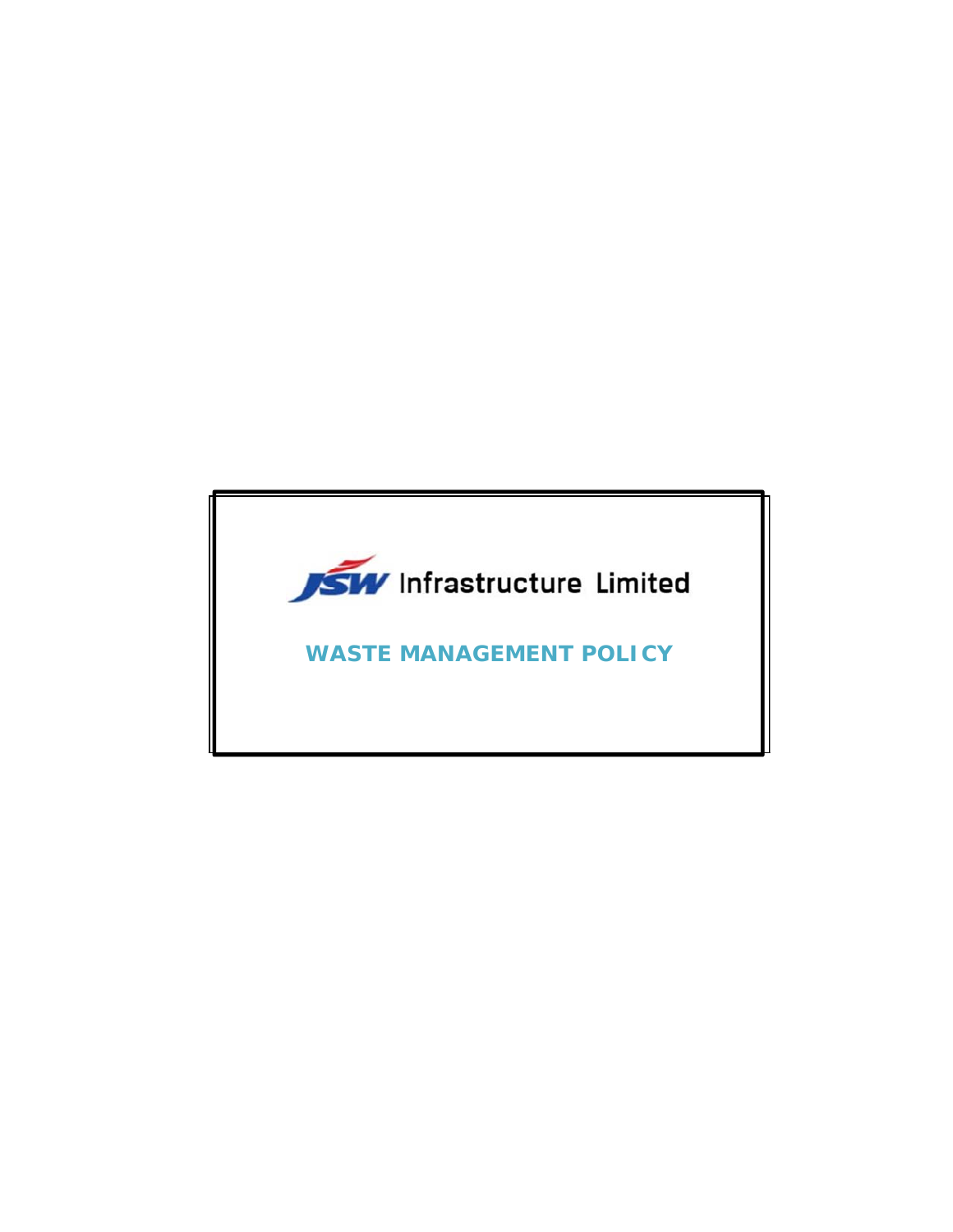

# **WASTE MANAGEMENT POLICY**

## **PREFACE**

| <b>Title</b>               | <b>Waste Management Policy</b> |
|----------------------------|--------------------------------|
| <b>Version Number</b>      | 1.00                           |
| <b>Effective Date</b>      | 27.10.2021                     |
| <b>Authorised by</b>       | <b>Board of Directors</b>      |
| <b>Number of Revisions</b> | $\blacksquare$                 |
| <b>Last Revised Date</b>   | -                              |

As part of our efforts to deliver our Sustainability Vision, we at JSW Infrastructure Limited **('JSWIL' or 'the Company')** have established this Policy to demonstrate our commitment to the implementation of the widely used 'waste hierarchy':

- Preventing waste;
- Reusing waste;
- Recycling waste
- Disposing of waste responsibly.

In furtherance of this commitment, the Board of Directors has adopted this 'Waste Management Policy'.

#### Background of the Issue

Nearly all facets of a modern society result in the production of waste. From individual households to large production facilities, various types of solid waste (often categorised under terms such as 'household', 'commercial', 'controlled', 'hazardous', 'biomedical', 'construction', etc.) are produced in vast quantities. Traditionally, such wastes have been disposed of through dumping into landfills or incineration, but there is now a recognition that these methods are both unsustainable, given the dwindling supply of landfill capacity and the resulting emissions of carbon dioxide and methane that contribute to climate change and the local health impacts of emitted particulates.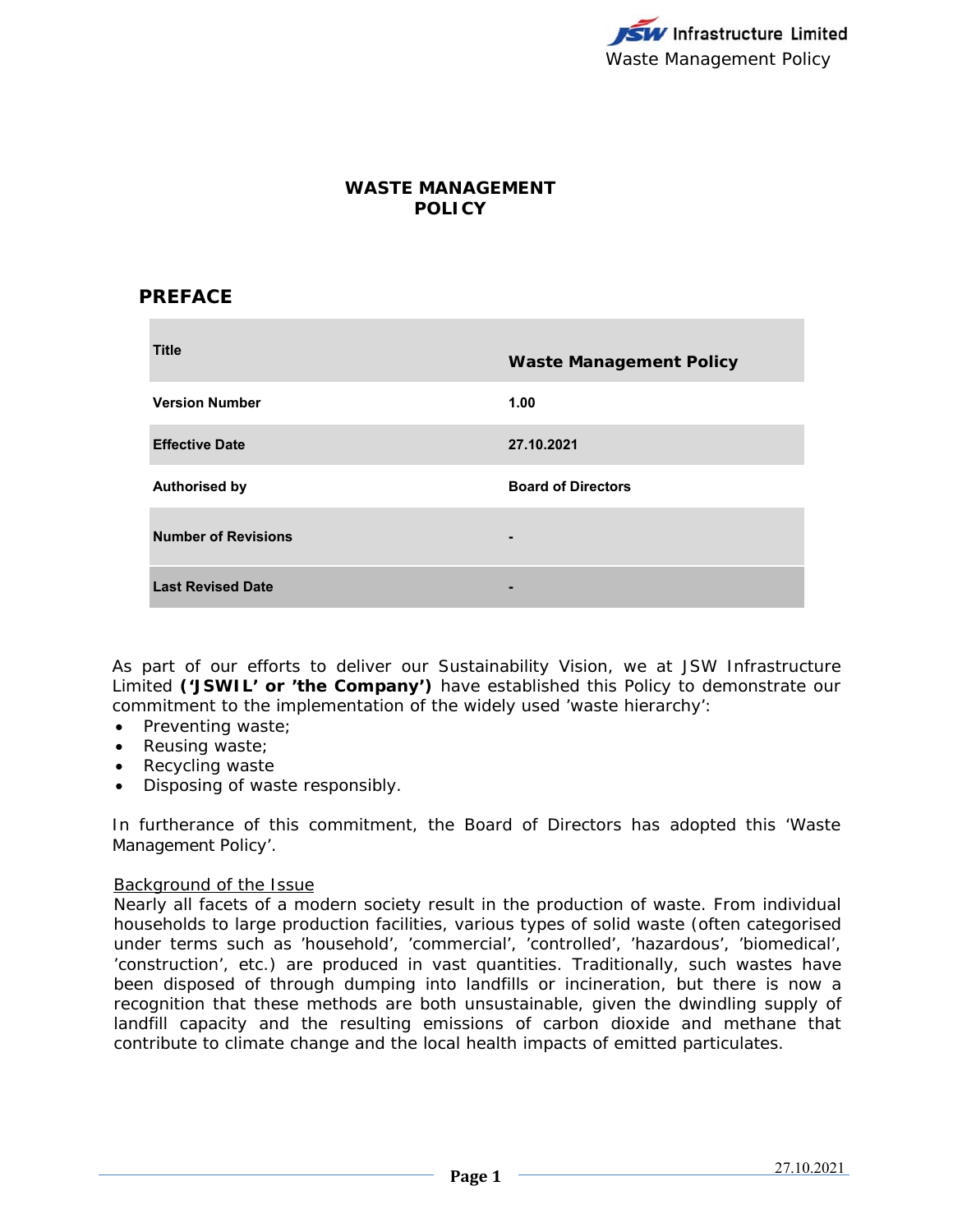

How it Relates to JSWIL

As one of India's leading conglomerates within the steel, energy, cement and infrastructure sectors, all of our sites and activities produce solid waste in various forms and quantities. Some of this waste can be classified as 'hazardous\*' and, as such, can present more significant risks to the wider environment and to the health of safety of people. Whilst we have always sought to minimise these wastes and have always worked within any relevant regulatory framework relating to solid waste management, we recognise that we have a moral, social, and economic need to do much more.

In pursuance of our stated commitments to prevent, reuse, recycle and, where necessary, responsibly dispose of solid waste, we have adopted a number of aims towards which we will strive.

These aims are supported by a range of actions and improvements through which those aims are to be achieved.

### **We aim to gain a full and detailed understanding of the nature and scale of all the solid waste produced at our sites.**

To do this we will:

- Undertake a rigorous assessment of the solid waste produced across all our sites to determine where the different wastes are coming from;
- Identify the current means of dealing with each waste;
- Develop programmes for each type of waste to:
	- o Prevent or minimise the creation of solid waste in the first place through improved efficiency, the use of new technologies, changes in processes;
	- o Identify new opportunities to reuse or recycle wastes created by our site's operations;
- Monitor the amount of solid waste we produce and what we do with it on a regular basis to see how we are progressing, reporting on this progress to our stakeholders;

#### In the meantime:

## **We aim to continue our current efforts to minimise the amount of solid waste we produce and reuse or recycle that waste we cannot avoid.**

To do this we will continue to:

- Exploit existing opportunities to prevent and minimise the creation of solid wastes on our sites;
- Exploit existing opportunities to reuse and recycle solid wastes;
- Dispose of those wastes we cannot prevent, reuse or recycle in the most responsible and efficient manner we can;
- Work with our suppliers and customers to explore all avenues to reduce solid wastes both through our production processes and through the products we supply;
- Educate our employees about the causes and impacts of waste so they can, with our help, minimise their own impacts both at work and at home;
- Support research into and development of new and innovative technologies within our industries that will contribute to reductions in solid waste.